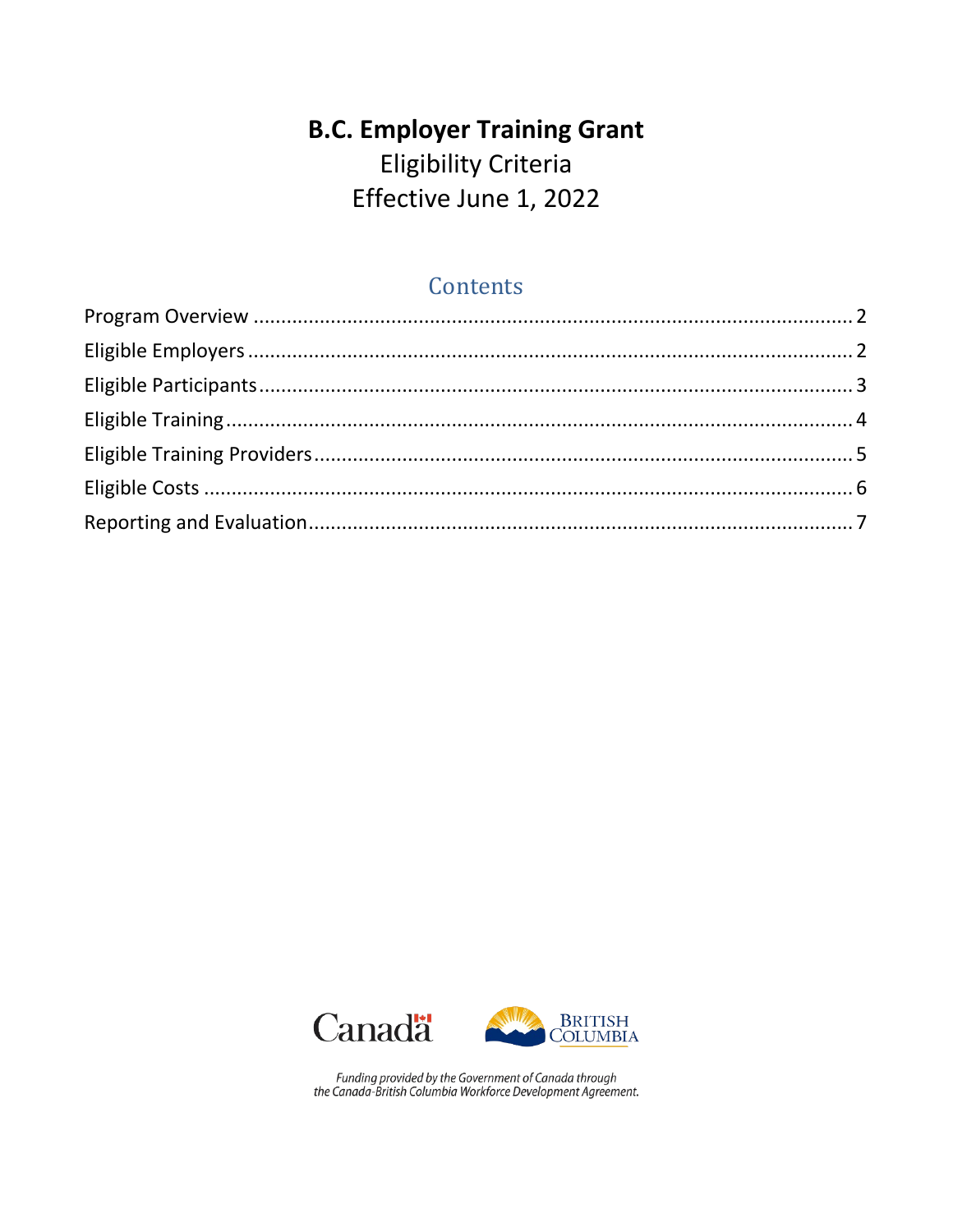#### <span id="page-1-0"></span>**PROGRAM OVERVIEW**

The Ministry of Advanced Education and Skills Training (the Ministry) welcomes applications from employers from across the province. Information collected through th[e Skills Training Grants System](http://skillstraininggrants.gov.bc.ca/) will be used to assess applications on a caseby-case basis. The Ministry reserves the right to request additional information from employers at any time during the assessment process to assist in determining eligibility and value for money. Assessment decisions may be delayed, or applications denied, if employers are unable to supply additional information promptly.

Approval of an application does not constitute an endorsement of any training provider, course or program. Previous approval of a training provider, training delivery method, course or program does not guarantee approval in the future. All decisions on the eligibility of employers, participants, training providers, training programs and reimbursable costs will be made at the Ministry's sole discretion.

Information provided in applications is subject to audit and verification to ensure that it is accurate, and the Ministry reserves the right to contact participants, trainers or any other person to substantiate reimbursement claims, training activities, records or other related matters.

<span id="page-1-1"></span>

| <b>ELIGIBLE EMPLOYERS</b>                                                                           |                                                                                                                                                                                                                                                                                                                                                                                                                                                                                                                                                                                                                                                                                          |  |
|-----------------------------------------------------------------------------------------------------|------------------------------------------------------------------------------------------------------------------------------------------------------------------------------------------------------------------------------------------------------------------------------------------------------------------------------------------------------------------------------------------------------------------------------------------------------------------------------------------------------------------------------------------------------------------------------------------------------------------------------------------------------------------------------------------|--|
| <b>Criteria</b>                                                                                     | Interpretation                                                                                                                                                                                                                                                                                                                                                                                                                                                                                                                                                                                                                                                                           |  |
| Employers must be operating in B.C.                                                                 | The ETG will also consider applications from Indigenous governments as well as<br>from unions applying on behalf of workers represented by the union.<br>Provincial government employers are ineligible. This includes Crown<br>corporations and agencies, hospitals, regional and provincial health authorities,<br>and public post-secondary institutions. <sup>1</sup> Federal and territorial governments,<br>and federal Crown corporations and agencies are also ineligible.                                                                                                                                                                                                       |  |
| Employers must have a <b>Business</b><br><b>BCeID.</b>                                              | Employers are not permitted to share their BCeID User Login ID. Third parties<br>cannot apply on an employer's behalf.                                                                                                                                                                                                                                                                                                                                                                                                                                                                                                                                                                   |  |
| At the time of application, employers<br>must have been fully operational for at<br>least one year. | Employers should be registered on the Corporate Registry with <b>BC Registries</b><br>and Online Services for at least one year at the time of application.<br>Employers should upload a copy of their business licence(s) and Canada<br>Revenue Agency (CRA) Business Number. If the current licence does not<br>demonstrate one full year of operation at the time of application, employers<br>should upload a business licence for both the current and previous year.<br>Employers operating without a business licence or CRA Business Number are<br>still eligible to apply and should upload additional information to satisfy the<br>Ministry that this criterion has been met. |  |

<span id="page-1-2"></span><sup>&</sup>lt;sup>1</sup> For a complete list of provincial government employers that are ineligible visit: <https://www2.gov.bc.ca/gov/content/governments/organizational-structure/ministries-organizations>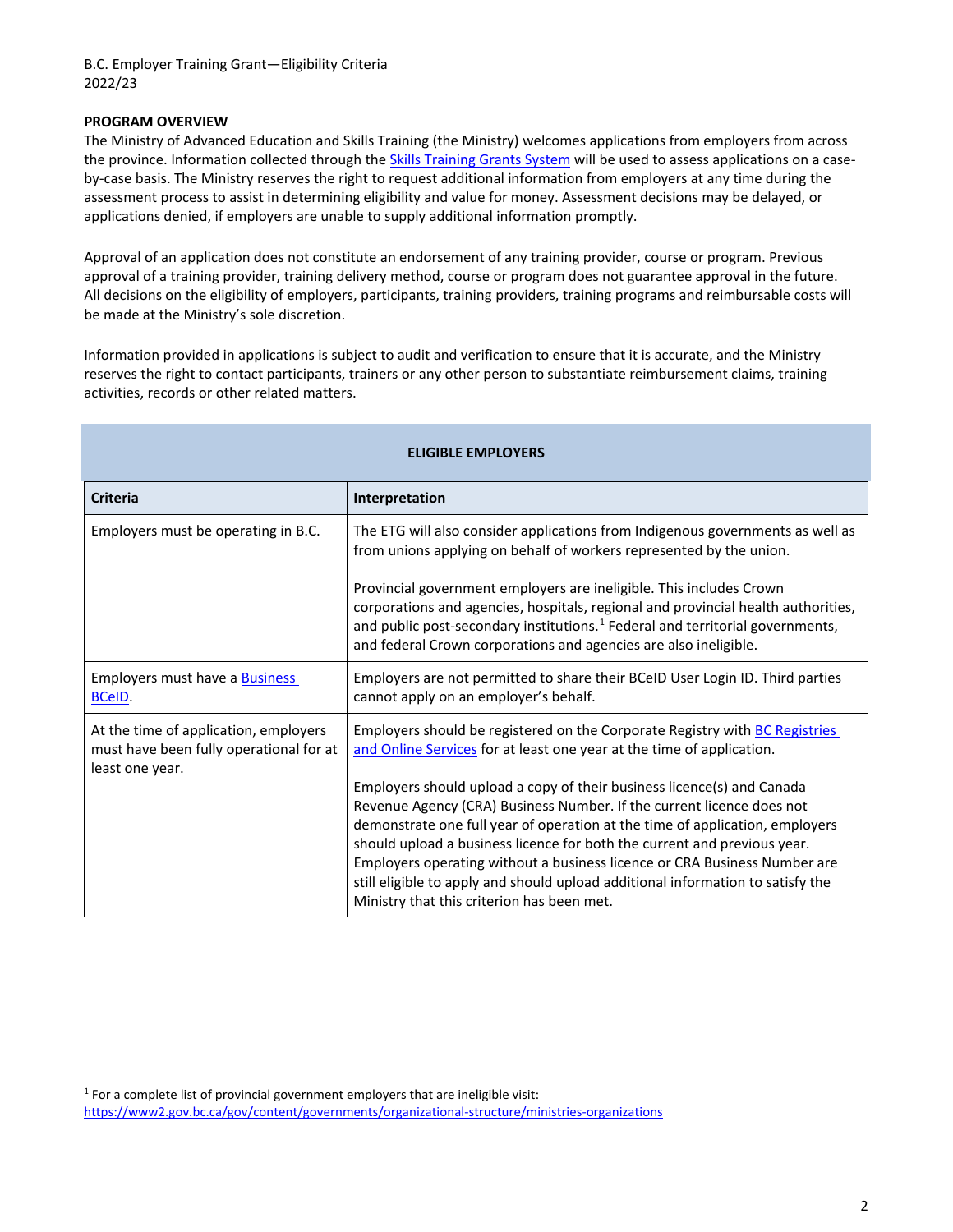| <b>Criteria</b>                                                                                                                                                                                                                                                                         | Interpretation                                                                                                                                                                                                                                                                                                                                                               |
|-----------------------------------------------------------------------------------------------------------------------------------------------------------------------------------------------------------------------------------------------------------------------------------------|------------------------------------------------------------------------------------------------------------------------------------------------------------------------------------------------------------------------------------------------------------------------------------------------------------------------------------------------------------------------------|
| Employers must be in good standing<br>with the Province and must contact the<br>ETG if:                                                                                                                                                                                                 | Employers must have met or are currently meeting all obligations to the<br>Province under applicable legislation and regulations, and under previous grant<br>agreements. See Appendix E for more details.                                                                                                                                                                   |
| funding was received for training<br>that was not completed;<br>the participant was not hired as<br>the result of training; and/or<br>funding was received from any<br>other person or entity, including<br>another government or<br>governmental body, that<br>duplicates ETG funding. | Employers that repeatedly submit applications for training that is not<br>completed may become ineligible for future ETG funding.<br>Failure to contact the ETG under these circumstances may result in full recovery<br>of funds and employer inability to receive future ETG funding. The ETG can be<br>contacted via email (etg@gov.bc.ca) or telephone (1-877-952-6914). |

<span id="page-2-0"></span>

| <b>ELIGIBLE PARTICIPANTS</b>                                                                                                                                                                 |                                                                                                                                                                                                                                                                                                                                                                                                                                                                                                                                                                                                                                                                                                                                                                                                |  |
|----------------------------------------------------------------------------------------------------------------------------------------------------------------------------------------------|------------------------------------------------------------------------------------------------------------------------------------------------------------------------------------------------------------------------------------------------------------------------------------------------------------------------------------------------------------------------------------------------------------------------------------------------------------------------------------------------------------------------------------------------------------------------------------------------------------------------------------------------------------------------------------------------------------------------------------------------------------------------------------------------|--|
| <b>Criteria</b>                                                                                                                                                                              | Interpretation                                                                                                                                                                                                                                                                                                                                                                                                                                                                                                                                                                                                                                                                                                                                                                                 |  |
| At the time of application, participants must<br>be at least 16 years old and be either:                                                                                                     | Participants employed by a company other than the employer, at the time<br>of application, are ineligible.                                                                                                                                                                                                                                                                                                                                                                                                                                                                                                                                                                                                                                                                                     |  |
| Unemployed, or<br>$\bullet$<br>Employed by the applicant employer<br>Once training is completed, employers must<br>intend to hire or continue to employ<br>participants in B.C.              | When electronically submitting their own Participant Information Forms<br>(PIFs), participants will be required to declare their employment status and<br>to identify their job title before and after training by selecting the<br>associated National Occupation Classification (NOC) codes. Employers are<br>encouraged to ensure participants understand how this information will be<br>used. Employers cannot submit PIFs on behalf of participants. The ETG may<br>contact participants at any time to confirm employment details.<br>The ETG supports self-employed individuals as participants who apply<br>under their own business name. The business name on the ETG application<br>should match the business name on the company's Corporate Registry and<br>business licence(s). |  |
| Participants must be Canadian citizens,<br>permanent residents, or protected persons<br>under the Immigration and Refugee<br>Protection Act (Canada), who are entitled<br>to work in Canada. | Permanent residents are defined as persons who have immigrated<br>permanently to Canada but have not become Canadian citizens.<br>Temporary foreign workers, international students, working holiday visas,<br>or other temporary residents are ineligible.                                                                                                                                                                                                                                                                                                                                                                                                                                                                                                                                    |  |
| There must be no real or perceived conflict<br>of interest between employers and their<br>choice of participant(s).                                                                          | Where the Ministry determines that there is a real or perceived conflict of<br>interest in the choice of participants, the Ministry reserves the right to<br>deny an application or a claim. Refer to <b>Appendix D</b> for examples of<br>situations where the Ministry may deem a conflict of interest. To ensure an<br>application is not denied due to conflict of interest, employers wishing to<br>train family members must email etg@gov.bc.ca with a clear justification<br>for their choice of participant following the submission of their application.                                                                                                                                                                                                                            |  |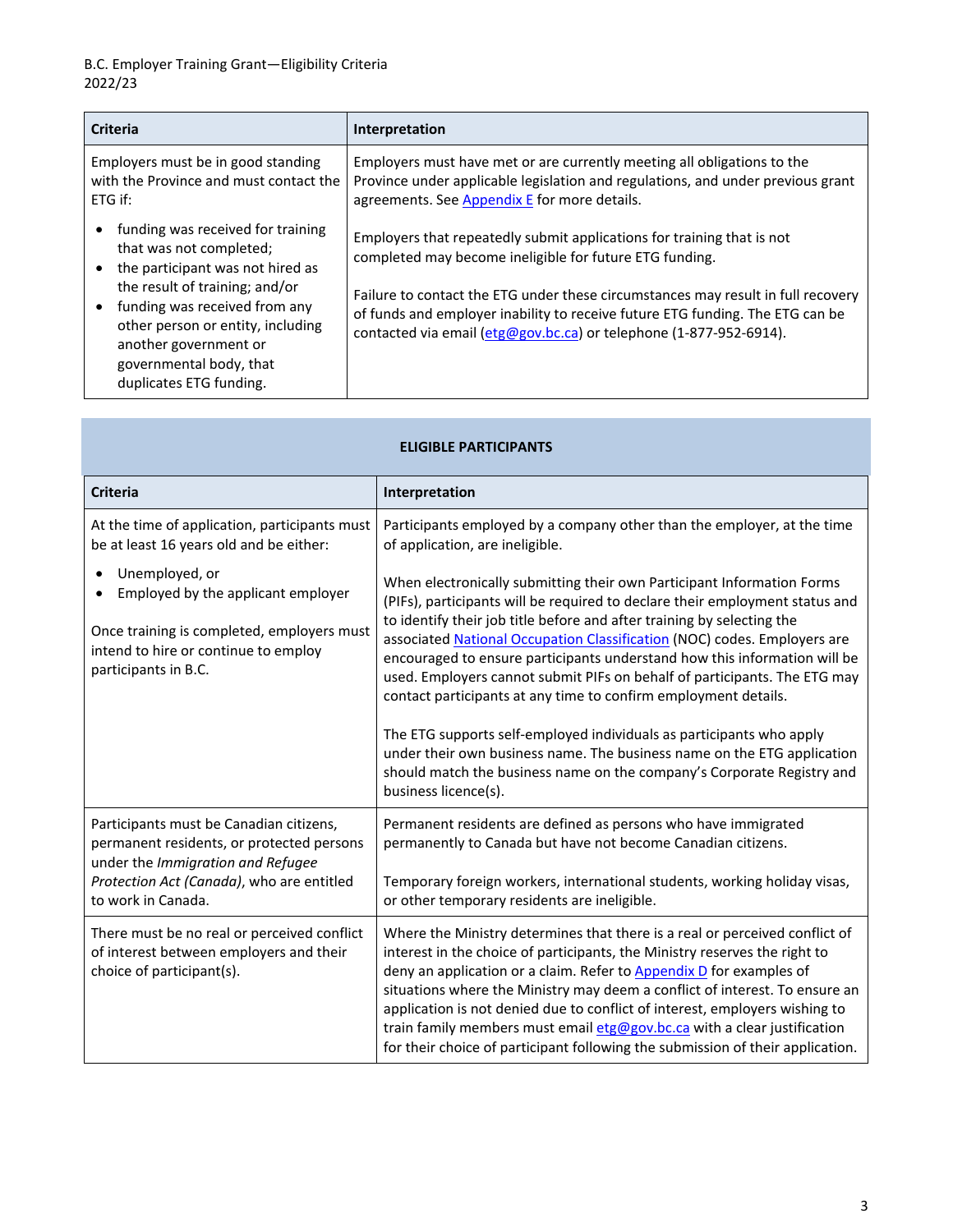| <b>Criteria</b>                             | Interpretation                                                               |
|---------------------------------------------|------------------------------------------------------------------------------|
| Where an employer has identified a          | EI or IA recipients are advised to seek approval from the Ministry of Social |
| participant as an Employment Insurance (EI) | Development and Poverty Reduction prior to training. EI or IA participants   |
| or Income Assistance (IA) client, the       | who do not obtain pre-approval before participating in training may          |
| participant must obtain prior approval      | become ineligible for continued financial supports under EI or IA. Refer to  |
| before starting training.                   | Appendix A for details.                                                      |

<span id="page-3-0"></span>

| <b>ELIGIBLE TRAINING</b>                                                                                                                                                                                                       |                                                                                                                                                                                                                                                                             |  |
|--------------------------------------------------------------------------------------------------------------------------------------------------------------------------------------------------------------------------------|-----------------------------------------------------------------------------------------------------------------------------------------------------------------------------------------------------------------------------------------------------------------------------|--|
| <b>Criteria</b>                                                                                                                                                                                                                | Interpretation                                                                                                                                                                                                                                                              |  |
| Training must be relevant to the immediate needs<br>of the business and the participant's job.                                                                                                                                 | Employers will be required to demonstrate that training aligns with<br>the needs of the business and the participant's job.                                                                                                                                                 |  |
| The result of training must be improved job-related<br>skills leading to one of the following:<br>Increased job security or a better job for a<br>current employee of the applicant employer<br>A job for an unemployed person | For the ETG, "better job" is defined as one of the following:<br>Promotion or advancement to another position<br>$\bullet$<br>Move from part-time to full-time employment<br>Move from temporary, casual or seasonal employment to<br>permanent employment<br>Increased pay |  |
| Training must start on or after the date of<br>application and training cannot be more than 52<br>weeks in duration.                                                                                                           | Training cannot have started prior to the date of application.<br>Start and end dates can be modified only if the new start date falls<br>within the same fiscal year.                                                                                                      |  |
| Ineligible training includes:<br>Training toward diploma or degree programs<br>٠                                                                                                                                               | The ETG does not support participants who are pursuing diploma<br>or degree programs, in full or in part.                                                                                                                                                                   |  |
| Training needed to maintain current<br>٠<br>skills/certification<br>Training that has already been funded for the<br>$\bullet$<br>same participant                                                                             | Participants will not be eligible for the same, or substantially<br>similar training, that was previously funded under the ETG or the<br>Canada-BC Job Grant program.                                                                                                       |  |
| Training that is simultaneously funded for the<br>$\bullet$<br>participant by another federal or provincial<br>program                                                                                                         | Participants cannot be enrolled in another federally or provincially<br>funded training program while participating in ETG-funded training.                                                                                                                                 |  |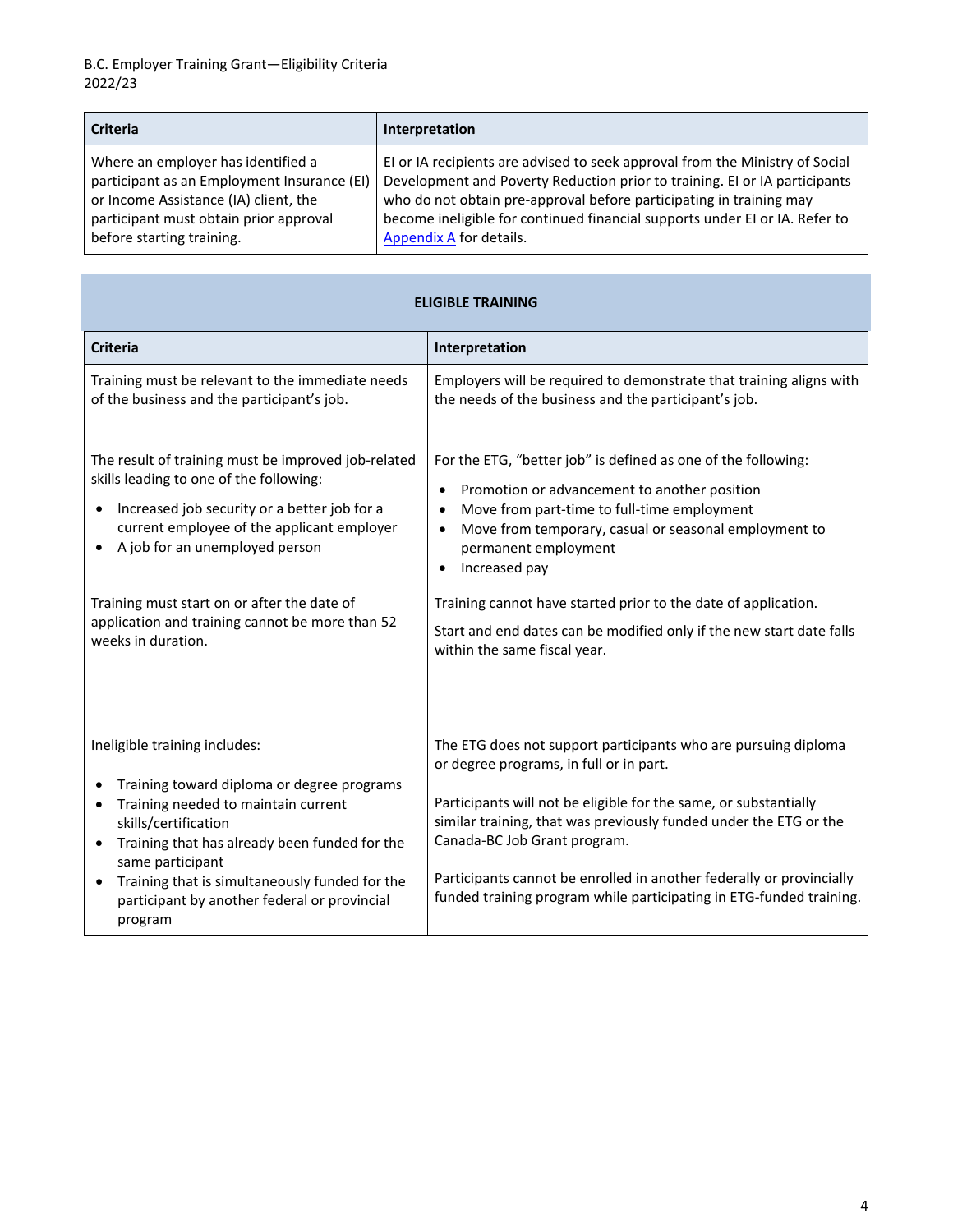# B.C. Employer Training Grant—Eligibility Criteria 2022/23

| <b>Criteria</b>                                                                                                                                                                                             | Interpretation                                                                                                                                                                                                                                                                                                                                     |
|-------------------------------------------------------------------------------------------------------------------------------------------------------------------------------------------------------------|----------------------------------------------------------------------------------------------------------------------------------------------------------------------------------------------------------------------------------------------------------------------------------------------------------------------------------------------------|
| Ineligible training methods include:<br>Consulting<br>٠<br>Coaching<br><b>Mentorships</b><br>$\bullet$<br>Trade shows<br>Annual meetings<br><b>Networking</b><br>Seminars<br>Conferences<br>Paid practicums | While these training methods may be beneficial for professional<br>growth and development, the intent of the ETG is to support<br>specific job-related skills training.<br>Coaching may be permitted as part of training toward coaching<br>certification.<br>For definitions of these ineligible training methods, please refer<br>to Appendix B. |

#### **ELIGIBLE TRAINING PROVIDERS**

<span id="page-4-0"></span>

| <b>Criteria</b>                                                                                                                                                                             | Interpretation                                                                                                                                                                                                                                                                                                                                                             |
|---------------------------------------------------------------------------------------------------------------------------------------------------------------------------------------------|----------------------------------------------------------------------------------------------------------------------------------------------------------------------------------------------------------------------------------------------------------------------------------------------------------------------------------------------------------------------------|
| Training providers must be                                                                                                                                                                  | All private training institutions should be certified and designated (and have the                                                                                                                                                                                                                                                                                         |
| independent of the employer and                                                                                                                                                             | specific program approved) by the PTIB to be eligible under the ETG. The ETG                                                                                                                                                                                                                                                                                               |
| deliver training as a main business                                                                                                                                                         | may support employers in choosing private training institutions not certified and                                                                                                                                                                                                                                                                                          |
| activity.                                                                                                                                                                                   | designated by the Private Training Institutions Branch in accordance with the                                                                                                                                                                                                                                                                                              |
| Eligible training providers include:                                                                                                                                                        | requirements set out below.                                                                                                                                                                                                                                                                                                                                                |
| B.C. public post-secondary                                                                                                                                                                  | Note: Where an employer is applying for training in which all students enrolled                                                                                                                                                                                                                                                                                            |
| institutions                                                                                                                                                                                | are funded by one employer and the <i>program</i> information is not publicly                                                                                                                                                                                                                                                                                              |
| Trade or technical schools                                                                                                                                                                  | available, the training provider will be expected to meet the same requirements                                                                                                                                                                                                                                                                                            |
| designated by the Industry                                                                                                                                                                  | set out below for private training institutions not certified by the PTIB (see                                                                                                                                                                                                                                                                                             |
| <b>Training Authority (ITA)</b>                                                                                                                                                             | below).                                                                                                                                                                                                                                                                                                                                                                    |
| Private training institutions<br>certified and designated by the<br><b>Private Training Institutions</b><br><b>Branch (PTIB)</b><br>Training organizations run by a<br>B.C. school district | In recognition of the traditional role of Elders in supporting formal education of<br>Indigenous learners, Elders may be considered eligible training providers when<br>the participant is Indigenous; the Elder support is provided in conjunction with<br>eligible training provided by an eligible training provider; and all other<br>requirements of the ETG are met. |
| Industry associations                                                                                                                                                                       | Request for Elder support will be assessed on a case-by-case basis. The                                                                                                                                                                                                                                                                                                    |
| <b>Small Business BC</b>                                                                                                                                                                    | application should identify the Elder(s) providing the supports, the associated                                                                                                                                                                                                                                                                                            |
| Indigenous Elders                                                                                                                                                                           | costs and a description of the Elder supports.                                                                                                                                                                                                                                                                                                                             |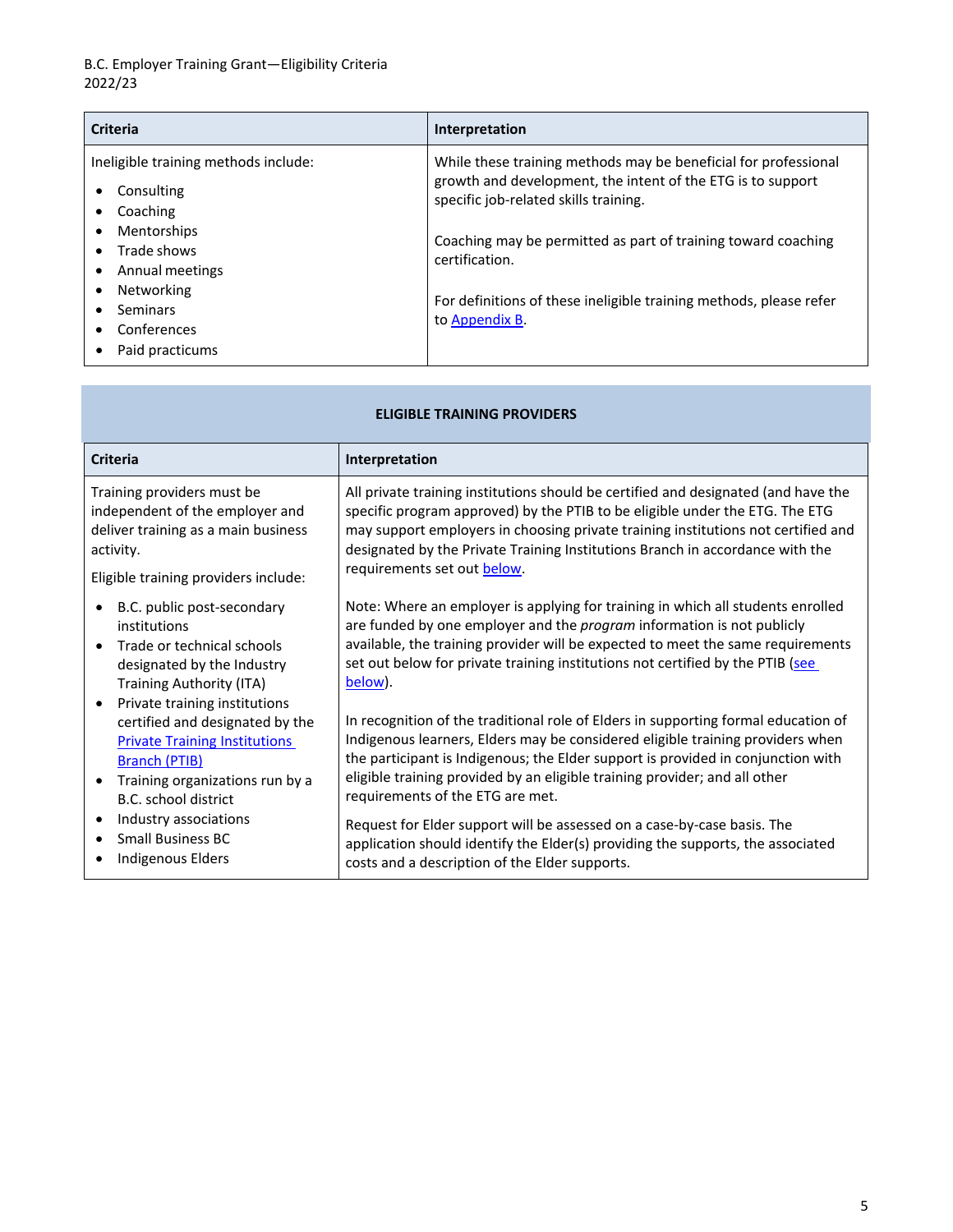<span id="page-5-1"></span>

| <b>Criteria</b>                                                                                                                                                                                                                                                                                                                                                                    | Interpretation                                                                                                                                                                                                                                                                                                                                                                                                                                                                                                                                                                                                                                                                                                                                                                                                                                                                                                                                                                                                                                                                                                                  |
|------------------------------------------------------------------------------------------------------------------------------------------------------------------------------------------------------------------------------------------------------------------------------------------------------------------------------------------------------------------------------------|---------------------------------------------------------------------------------------------------------------------------------------------------------------------------------------------------------------------------------------------------------------------------------------------------------------------------------------------------------------------------------------------------------------------------------------------------------------------------------------------------------------------------------------------------------------------------------------------------------------------------------------------------------------------------------------------------------------------------------------------------------------------------------------------------------------------------------------------------------------------------------------------------------------------------------------------------------------------------------------------------------------------------------------------------------------------------------------------------------------------------------|
| Training delivered by private training<br>institutions not certified and<br>designated by the PTIB may be<br>eligible if:<br>costs are, in the sole discretion of<br>$\bullet$<br>the Ministry, reasonable and<br>demonstrate high value for<br>money;<br>detailed program/course outlines<br>$\bullet$<br>are provided; and<br>training is provided by a qualified<br>instructor. | Program/course outlines should include:<br>Name of instructor<br>$\bullet$<br>Capacity (number of participants)<br>$\epsilon$<br>Description of each course including intended learning outcomes<br>$\bullet$<br>Total training duration and duration per course<br>$\bullet$<br>Total cost and cost per course<br>$\bullet$<br>Description of how participants will be evaluated<br>$\bullet$<br>Employers are expected to select training that is competitively priced; however,<br>cost alone does not reflect value for money. Refer to the ETG FAQ for more<br>details.<br>Applicants will be asked to provide the instructor's resume or curriculum vitae<br>(CV). Trainers should hold, at minimum, a diploma relevant to the subject matter<br>being taught.<br>The Ministry reserves the right to request additional information from applicants<br>at any time during the application assessment process to assist in determining<br>eligibility and value for money. Assessment decisions may be delayed, or<br>applications denied if employers are unable to provide additional information in<br>a timely manner. |
| Training must be provided by a B.C.-                                                                                                                                                                                                                                                                                                                                               | The ETG may consider training delivered by training providers not based in B.C.                                                                                                                                                                                                                                                                                                                                                                                                                                                                                                                                                                                                                                                                                                                                                                                                                                                                                                                                                                                                                                                 |
| based training provider.                                                                                                                                                                                                                                                                                                                                                           | under exceptional circumstances only.                                                                                                                                                                                                                                                                                                                                                                                                                                                                                                                                                                                                                                                                                                                                                                                                                                                                                                                                                                                                                                                                                           |
| There must be no real or perceived                                                                                                                                                                                                                                                                                                                                                 | Where the Ministry determines that there is a real or perceived conflict of                                                                                                                                                                                                                                                                                                                                                                                                                                                                                                                                                                                                                                                                                                                                                                                                                                                                                                                                                                                                                                                     |
| conflict of interest between                                                                                                                                                                                                                                                                                                                                                       | interest in the choice of training provider, the Ministry reserves the right to deny                                                                                                                                                                                                                                                                                                                                                                                                                                                                                                                                                                                                                                                                                                                                                                                                                                                                                                                                                                                                                                            |
| employers and the choice of training                                                                                                                                                                                                                                                                                                                                               | an application or a claim. Refer to Appendix D for examples of situations where                                                                                                                                                                                                                                                                                                                                                                                                                                                                                                                                                                                                                                                                                                                                                                                                                                                                                                                                                                                                                                                 |
| provider.                                                                                                                                                                                                                                                                                                                                                                          | the Ministry may deem a real or perceived conflict of interest.                                                                                                                                                                                                                                                                                                                                                                                                                                                                                                                                                                                                                                                                                                                                                                                                                                                                                                                                                                                                                                                                 |

#### **ELIGIBLE COSTS**

<span id="page-5-0"></span>

| <b>Criteria</b>                                                                                                                                                            | Interpretation                                                                                                                                             |
|----------------------------------------------------------------------------------------------------------------------------------------------------------------------------|------------------------------------------------------------------------------------------------------------------------------------------------------------|
| Employers are eligible to receive up to \$300,000<br>per fiscal year.                                                                                                      | Employers can receive a maximum of \$300,000 in total government<br>contributions from the ETG per fiscal year (April 1 to March 31).                      |
| Employers can receive 80% of the cost of<br>eligible training up to \$10,000 per participant in<br>total government contributions for an employee<br>during a fiscal year. | Employers can receive 80% of the cost of eligible training to a<br>maximum of \$10,000 per employee participant, per fiscal year (April 1<br>to March 31). |